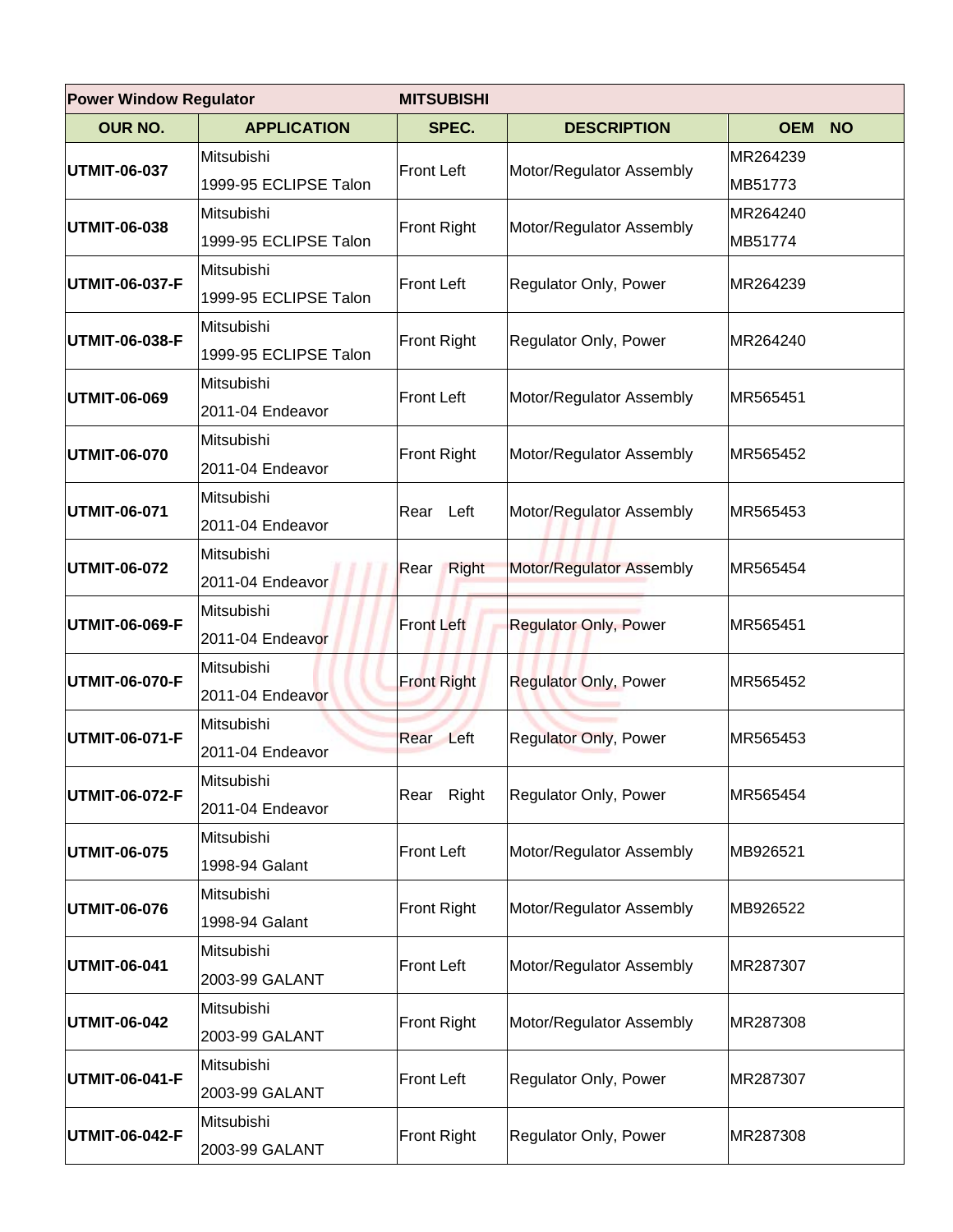| <b>Power Window Regulator</b> |                                                            | <b>MITSUBISHI</b>  |                              |                         |  |
|-------------------------------|------------------------------------------------------------|--------------------|------------------------------|-------------------------|--|
| <b>OUR NO.</b>                | <b>APPLICATION</b>                                         | SPEC.              | <b>DESCRIPTION</b>           | <b>OEM</b><br><b>NO</b> |  |
| UTMIT-06-043                  | Mitsubishi<br>2003-99 GALANT                               | Rear Left          | Motor/Regulator Assembly     | MR287309                |  |
| <b>UTMIT-06-044</b>           | Mitsubishi<br>2003-99 GALANT                               | Rear Right         | Motor/Regulator Assembly     | MR287310                |  |
| UTMIT-06-055                  | Mitsubishi<br>2009-04 Galant / 380                         | <b>Front Left</b>  | Motor/Regulator Assembly     | MR599947                |  |
| UTMIT-06-056                  | Mitsubishi<br>2009-04 Galant /380                          | Front Right        | Motor/Regulator Assembly     | MR599948                |  |
| UTMIT-06-057                  | Mitsubishi<br>2009-04 Galant /380                          | Rear Left          | Motor/Regulator Assembly     | MR599949                |  |
| <b>UTMIT-06-058</b>           | Mitsubishi<br>2009-04 Galant /380                          | Rear Right         | Motor/Regulator Assembly     | MR599950                |  |
| UTMIT-06-055-F                | Mitsubishi<br>2009-04 Galant /380                          | Front Left         | Regulator Only, Power        | MR599947(Assy)          |  |
| UTMIT-06-056-F                | Mitsubishi<br>2009-04 Galant /380                          | <b>Front Right</b> | <b>Regulator Only, Power</b> | MR599948(Assy)          |  |
| UTMIT-06-057-F                | Mitsubishi<br>2009-04 Galant /380                          | Rear Left          | <b>Regulator Only, Power</b> | MR599949                |  |
| UTMIT-06-058-F                | Mitsubishi<br>2009-04 Galant /380                          | Right<br>Rear      | <b>Regulator Only, Power</b> | MR599950                |  |
| UTMIT-06-011                  | Mitsubishi<br>1992-88 MIRAGE SEDAN<br>1992-89 Eagle Summit | <b>Front Left</b>  | Motor/Regulator Assembly     | MB546635                |  |
| <b>UTMIT-06-012</b>           | Mitsubishi<br>1992-88 MIRAGE SEDAN<br>1992-89 Eagle Summit | <b>Front Right</b> | Motor/Regulator Assembly     | MB546636                |  |
| UTMIT-06-013                  | Mitsubishi<br>1992-88 MIRAGE SEDAN<br>1992-89 Eagle Summit | Rear Left          | Motor/Regulator Assembly     | MB546637                |  |
| UTMIT-06-014                  | Mitsubishi<br>1992-88 MIRAGE SEDAN<br>1992-89 Eagle Summit | Rear Right         | Motor/Regulator Assembly     | MB546638                |  |
| UTMIT-06-011-F                | Mitsubishi<br>1992-88 MIRAGE SEDAN<br>1992-89 Eagle Summit | <b>Front Left</b>  | Regulator Only, Power        | MB546635                |  |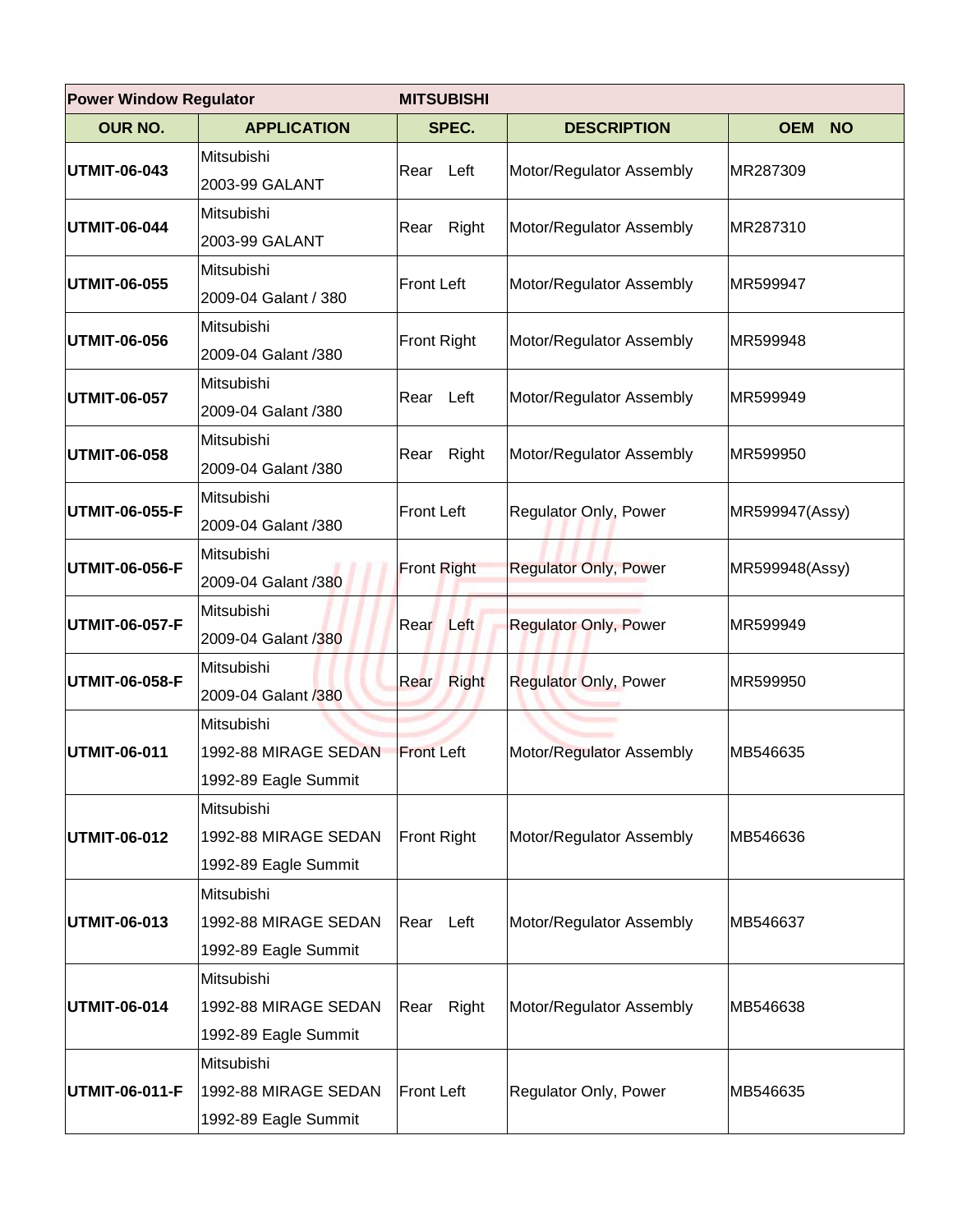| <b>Power Window Regulator</b> |                                                                                    | <b>MITSUBISHI</b>  |                              |                                  |  |
|-------------------------------|------------------------------------------------------------------------------------|--------------------|------------------------------|----------------------------------|--|
| <b>OUR NO.</b>                | <b>APPLICATION</b>                                                                 | SPEC.              | <b>DESCRIPTION</b>           | <b>OEM NO</b>                    |  |
| UTMIT-06-012-F                | Mitsubishi<br>1992-88 MIRAGE SEDAN<br>1992-89 Eagle Summit                         | <b>Front Right</b> | <b>Regulator Only, Power</b> | MB546636                         |  |
| UTMIT-06-013-F                | Mitsubishi<br>1992-88 MIRAGE SEDAN<br>1992-89 Eagle Summit                         | Rear Left          | Regulator Only, Power        | MB546637                         |  |
| UTMIT-06-014-F                | Mitsubishi<br>1992-88 MIRAGE SEDAN<br>1992-89 Eagle Summit                         | Right<br>Rear      | Regulator Only, Power        | MB546638                         |  |
| <b>UTMIT-06-015</b>           | Mitsubishi<br>1996-93 MIRAGE SEDAN<br>1996-93 LANCER<br>2002-95 PROTON WAJA        | <b>Front Left</b>  | Motor/Regulator Assembly     | CW608806<br>MB927163<br>MB819539 |  |
| UTMIT-06-016                  | Mitsubishi<br>1996-93 MIRAGE SEDAN<br>1996-93 LANCER<br>2002-95 PROTON WAJA        | <b>Front Right</b> | Motor/Regulator Assembly     | CW608805<br>MB927164<br>MB819540 |  |
| UTMIT-06-017                  | Mitsubishi<br>1996-93 MIRAGE SEDAN<br>1996-93 LANCER<br>2002-95 PROTON WAJA        | Rear Left          | Motor/Regulator Assembly     | MB927161<br>MB819549             |  |
| UTMIT-06-018                  | Mitsubishi<br>1996-93 MIRAGE SEDAN<br>1996-93 LANCER<br>2002-95 PROTON WAJA        | Rear Right         | Motor/Regulator Assembly     | MB927162<br>MB819550             |  |
| UTMIT-06-015-F                | <b>Mitsubishi</b><br>1996-93 MIRAGE SEDAN<br>1996-93 LANCER<br>2002-95 PROTON WAJA | <b>Front Left</b>  | Regulator Only, Power        | MB927163                         |  |
| <b>UTMIT-06-016-F</b>         | Mitsubishi<br>1996-93 MIRAGE SEDAN<br>1996-93 LANCER<br>2002-95 PROTON WAJA        | Front Right        | Regulator Only, Power        | MB927164                         |  |
| UTMIT-06-017-F                | Mitsubishi<br>1996-93 MIRAGE SEDAN<br>1996-93 LANCER<br>2002-95 PROTON WAJA        | Rear Left          | Regulator Only, Power        | MB927161                         |  |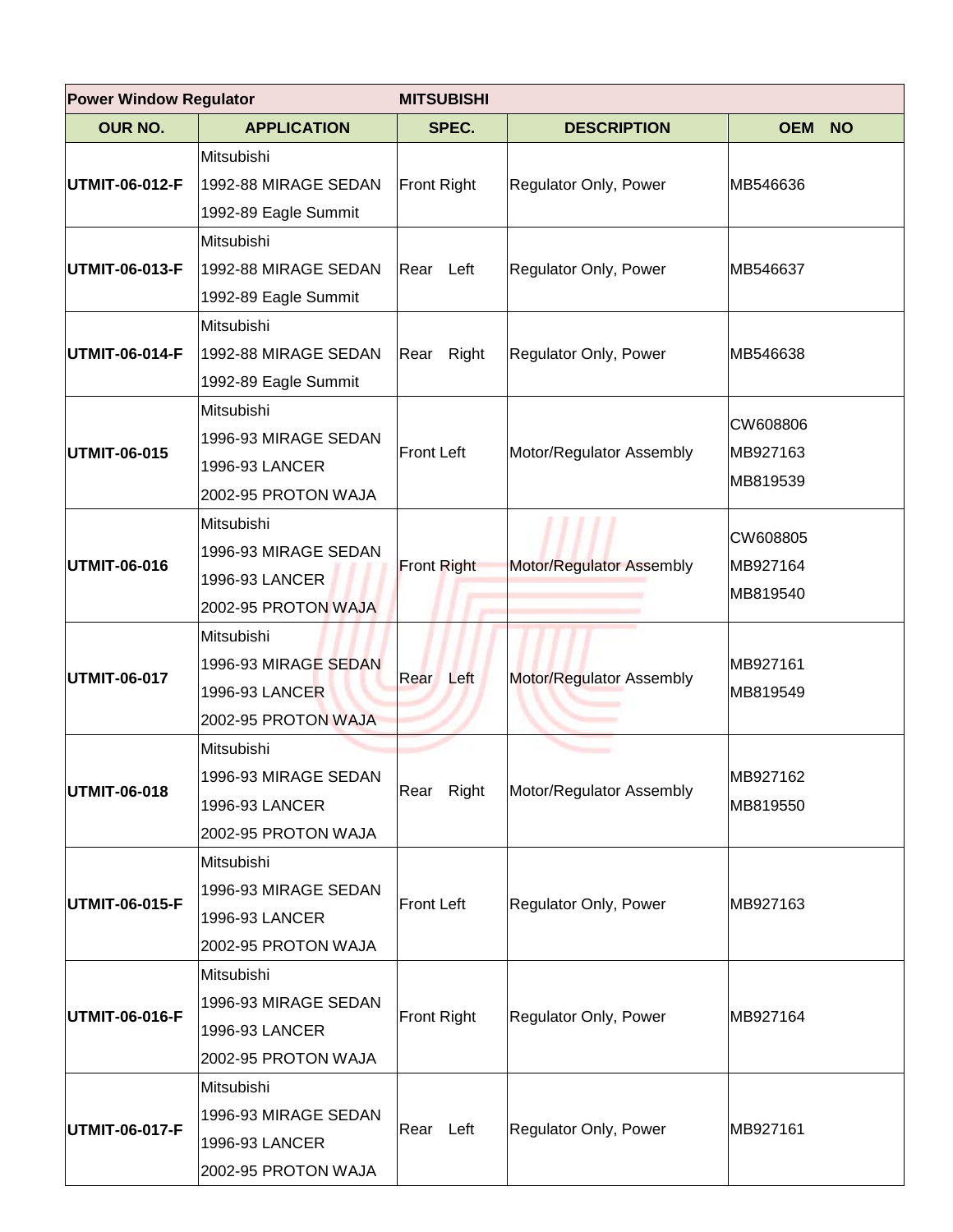| <b>Power Window Regulator</b> |                                                                             | <b>MITSUBISHI</b>    |                              |                                              |  |
|-------------------------------|-----------------------------------------------------------------------------|----------------------|------------------------------|----------------------------------------------|--|
| <b>OUR NO.</b>                | <b>APPLICATION</b>                                                          | SPEC.                | <b>DESCRIPTION</b>           | <b>OEM</b><br><b>NO</b>                      |  |
| UTMIT-06-018-F                | Mitsubishi<br>1996-93 MIRAGE SEDAN<br>1996-93 LANCER<br>2002-95 PROTON WAJA | Right<br>Rear        | Regulator Only, Power        | MB927162                                     |  |
| UTMIT-06-019                  | Mitsubishi<br>2001-97 MIRAGE SEDAN                                          | <b>Front Left</b>    | Motor/Regulator Assembly     | MR200309<br>MR184683<br>CW605805<br>MR196735 |  |
| <b>UTMIT-06-020</b>           | Mitsubishi<br>2001-97 MIRAGE SEDAN                                          | <b>Front Right</b>   | Motor/Regulator Assembly     | MR200310<br>MR184684<br>CW605806<br>MR196736 |  |
| UTMIT-06-021                  | Mitsubishi<br>2001-97 MIRAGE SEDAN                                          | Left<br>Rear         | Motor/Regulator Assembly     | MR200607<br>MR184679                         |  |
| UTMIT-06-022                  | Mitsubishi<br>2001-97 MIRAGE SEDAN                                          | <b>Right</b><br>Rear | Motor/Regulator Assembly     | MR200608<br>MR184680                         |  |
| UTMIT-06-019-F                | Mitsubishi<br>2001-97 MIRAGE SEDAN                                          | <b>Front Left</b>    | <b>Regulator Only, Power</b> | MR200309<br>MR184683<br>CW605805             |  |
| UTMIT-06-020-F                | Mitsubishi<br>2001-97 MIRAGE SEDAN                                          | <b>Front Right</b>   | <b>Regulator Only, Power</b> | MR200310<br>MR184684<br>CW605806             |  |
| UTMIT-06-021-F                | lMitsubishi<br>2001-97 MIRAGE SEDAN                                         | Rear Left            | Regulator Only, Power        | MR200607<br>MR184679                         |  |
| UTMIT-06-022-F                | Mitsubishi<br>2001-97 MIRAGE SEDAN                                          | Rear Right           | Regulator Only, Power        | MR200608<br>MR184680                         |  |
| UTMIT-06-033                  | Mitsubishi<br>2001-97 MIRAGE COUPE, Front Left<br><b>COLT</b>               |                      | Motor/Regulator Assembly     | MR186733                                     |  |
| <b>UTMIT-06-034</b>           | Mitsubishi<br>2001-97 MIRAGE COUPE, Front Right<br><b>COLT</b>              |                      | Motor/Regulator Assembly     | MR186734                                     |  |
| UTMIT-06-033-F                | Mitsubishi<br>2001-97 MIRAGE COUPE, Front Left<br><b>COLT</b>               |                      | Regulator Only, Power        | MR186733                                     |  |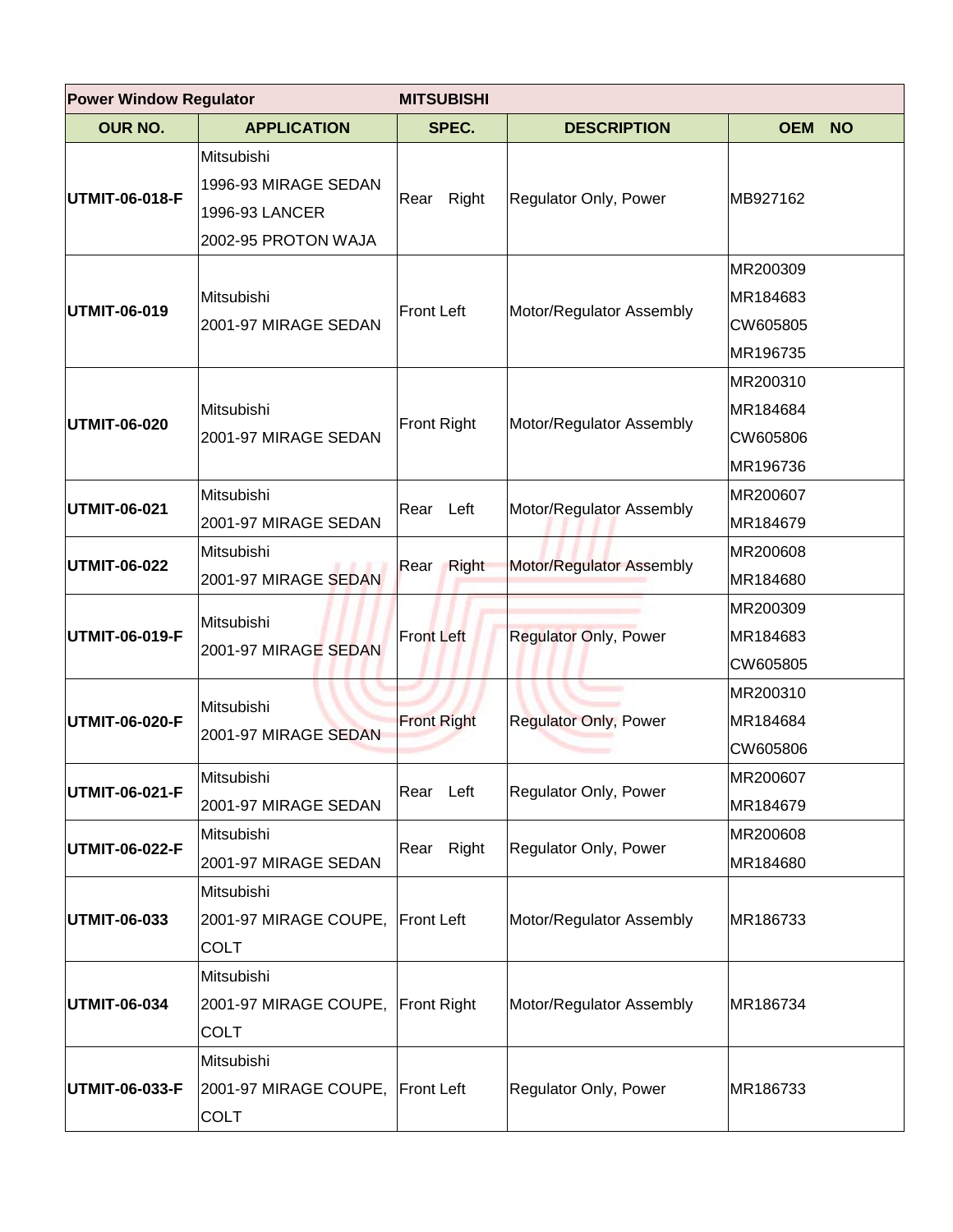| <b>Power Window Regulator</b> |                                                                                                        | <b>MITSUBISHI</b>  |                              |                                                   |
|-------------------------------|--------------------------------------------------------------------------------------------------------|--------------------|------------------------------|---------------------------------------------------|
| <b>OUR NO.</b>                | <b>APPLICATION</b>                                                                                     | SPEC.              | <b>DESCRIPTION</b>           | OEM NO                                            |
| <b>UTMIT-06-034-F</b>         | Mitsubishi<br>2001-97 MIRAGE COUPE, Front Right<br><b>COLT</b>                                         |                    | Regulator Only, Power        | MR186734                                          |
| <b>UTMIT-06-023</b>           | Mitsubishi<br>2003-02 LANCER                                                                           | <b>Front Left</b>  | Motor/Regulator Assembly     | MR991325<br>MR991323<br>MR991321<br>MR503991(MRT) |
| <b>UTMIT-06-024</b>           | Mitsubishi<br>2003-02 LANCER                                                                           | <b>Front Right</b> | Motor/Regulator Assembly     | MR991326<br>MR991324<br>MR991322<br>MR503992(MRT) |
| <b>UTMIT-06-025</b>           | Mitsubishi<br>2003-02 LANCER                                                                           | Rear<br>Left       | Motor/Regulator Assembly     | MR991337<br>MR991329<br>MR525781<br>MR503991(MRT) |
| <b>UTMIT-06-026</b>           | Mitsubishi<br>2003-02 LANCER                                                                           | Rear Right         | Motor/Regulator Assembly     | MR991338<br>MR991330<br>MR525782<br>MR503992(MRT) |
| <b>UTMIT-06-023-F</b>         | Mitsubishi<br>LANCER,<br>2007-02<br>OZ RALLY,<br>2007-04<br>2007-04<br>RALLIART,<br>2007-04 EVOLUTION) | <b>Front Left</b>  | <b>Regulator Only, Power</b> | MR991325<br>MR525777<br><b>MR991321</b>           |
| <b>UTMIT-06-024-F</b>         | Mitsubishi<br>2007-02 LANCER,<br>2007-04<br>OZ RALLY,<br>2007-04<br>RALLIART,<br>2007-04<br>EVOLUTION) | <b>Front Right</b> | Regulator Only, Power        | MR991326<br>MR525778<br>MR991322                  |
| <b>UTMIT-06-025-F</b>         | Mitsubishi<br>2007-02 LANCER,<br>2007-04<br>OZ RALLY,<br>2007-04<br>RALLIART,<br>2007-04<br>EVOLUTION) | Rear Left          | Regulator Only, Power        | MR991337<br>MR991329<br>MR525781                  |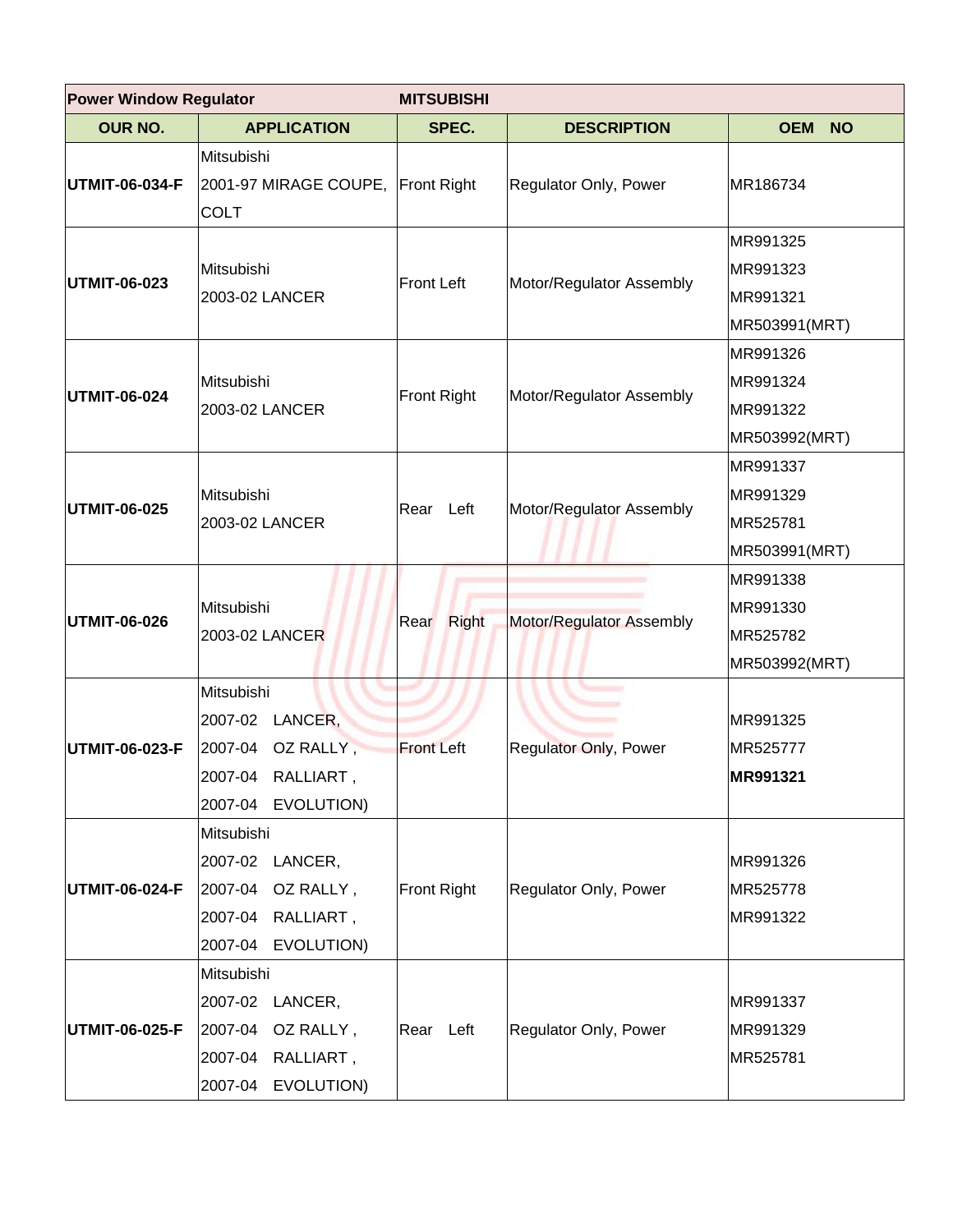| <b>Power Window Regulator</b> |                                                                                                        | <b>MITSUBISHI</b>  |                                                              |                                                                      |  |
|-------------------------------|--------------------------------------------------------------------------------------------------------|--------------------|--------------------------------------------------------------|----------------------------------------------------------------------|--|
| <b>OUR NO.</b>                | <b>APPLICATION</b>                                                                                     | SPEC.              | <b>DESCRIPTION</b>                                           | <b>OEM</b><br><b>NO</b>                                              |  |
| <b>UTMIT-06-026-F</b>         | Mitsubishi<br>2007-02<br>LANCER,<br>2007-04<br>OZ RALLY,<br>2007-04<br>RALLIART,<br>2007-04 EVOLUTION) | Rear               | Right Regulator Only, Power                                  | MR991338 MR991330<br>MR525782                                        |  |
| <b>UTMIT-06-063</b>           | Mitsubishi<br>2003 LANCER EVOLUTION   Front Left<br>2007-04 LANCER,                                    |                    | Motor/Regulator Assembly                                     | MR991325<br>MR991321<br>(MRT:MN126737)                               |  |
| <b>UTMIT-06-064</b>           | Mitsubishi<br>2003 LANCER EVOLUTION<br>2007-04 LANCER,                                                 | <b>Front Right</b> | Motor/Regulator Assembly                                     | MR991326<br>MR991322<br>(MRT:MN126738)                               |  |
| <b>UTMIT-06-065</b>           | Mitsubishi<br>2007-04 LANCER,                                                                          | Left<br>Rear       | Motor/Regulator Assembly                                     |                                                                      |  |
| UTMIT-06-066                  | Mitsubishi<br>2007-04 LANCER,                                                                          | Right<br>Rear      | Motor/Regulator Assembly                                     |                                                                      |  |
| UTMIT-06-059-6                | Mitsubishi<br>2014-08 Lancer<br>2014-08 Fortis                                                         | <b>Front Left</b>  | Motor/Regulator Assembly<br>W/anti-pinch<br>6 Pin plug (LHD) | REG: 5713A125<br>MRT: 5713A085<br>REG: MN203329(31)<br>MRT: MN203333 |  |
| UTMIT-06-060-2                | Mitsubishi<br>2014-08<br>Lancer<br>2014-08 Fortis                                                      | <b>Front Right</b> | Motor/Regulator Assembly<br>2 Pin plug (LHD)                 | REG: 5713A126<br>MRT: 5713A090<br>REG: MN203330(32)<br>MRT: MN203334 |  |
| UTMIT-06-061                  | Mitsubishi<br>2014-08 Lancer<br>2014-08 Fortis                                                         | Rear Left          | Motor/Regulator Assembly                                     | REG:5743A065<br>MRT:5743A108<br>REG: MN203335(37)<br>MRT: MN203339   |  |
| UTMIT-06-062                  | Mitsubishi<br>2014-08 Lancer<br>2014-08 Fortis                                                         | Right<br>Rear      | Motor/Regulator Assembly                                     | REG: 5743A066<br>MRT: 5743A107<br>REG: MN203336(38)<br>MRT: MN203340 |  |
| UTMIT-06-059-F                | Mitsubishi<br>2014-08 Lancer<br>2014-08 Fortis                                                         | <b>Front Left</b>  | Regulator Only, Power                                        | 5713A125<br>MN203329(31)                                             |  |
| UTMIT-06-060-F                | Mitsubishi<br>2014-08 Lancer<br>2014-08 Fortis                                                         | <b>Front Right</b> | Regulator Only, Power                                        | 5713A126<br>MN203330(32)                                             |  |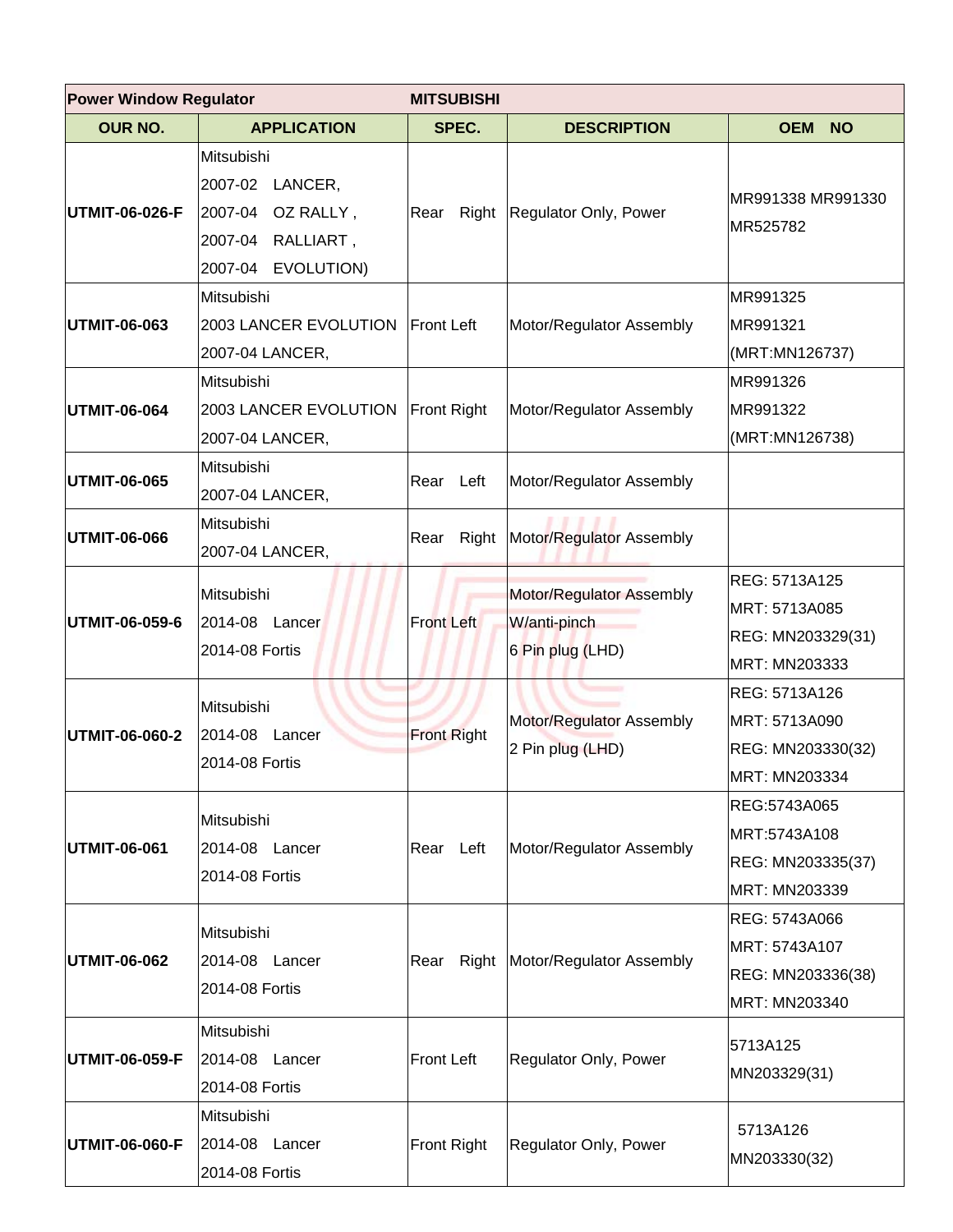| <b>Power Window Regulator</b> |                                                                          | <b>MITSUBISHI</b>  |                                  |                                     |  |
|-------------------------------|--------------------------------------------------------------------------|--------------------|----------------------------------|-------------------------------------|--|
| <b>OUR NO.</b>                | <b>APPLICATION</b>                                                       | SPEC.              | <b>DESCRIPTION</b>               | <b>OEM</b><br><b>NO</b>             |  |
| UTMIT-06-061-F                | Mitsubishi<br>2014-08<br>Lancer<br>2014-08 Fortis                        | Left<br>Rear       | Regulator Only, Power            | 5743A065<br>MN203335(37)            |  |
| UTMIT-06-062-F                | Mitsubishi<br>2014-08 Lancer<br>2014-08 Fortis                           | Rear               | Right Regulator Only, Power      | 5743A066<br>MN203336(38)            |  |
| UTMIT-06-039                  | Mitsubishi<br>2000-92 PAJERO,<br><b>MONTERO</b>                          | <b>Front Left</b>  | Motor/Regulator Assembly         | MR135165<br>MB669161<br>MB669163    |  |
| UTMIT-06-040                  | Mitsubishi<br>2000-92 PAJERO,<br><b>MONTERO</b>                          | <b>Front Right</b> | Motor/Regulator Assembly         | MR135166<br>MB669162<br>MB669164    |  |
| <b>UTMIT-06-067</b>           | Mitsubishi<br>2000-92 PAJERO,<br><b>MONTERO</b>                          | Left<br>Rear       | Motor/Regulator Assembly         | MR135167<br>MB669781                |  |
| UTMIT-06-068                  | Mitsubishi<br>2000-92 PAJERO,<br><b>MONTERO</b>                          | Rear               | Right Motor/Regulator Assembly   | MR135168<br>MB669782                |  |
| UTMIT-06-073-2                | Mitsubishi<br>2006-03 Outlander<br>2008-01 Airtrek                       | <b>Front Left</b>  | Motor/Regulator Assembly<br>2pin | MR573877 (Reg)<br>MN126738 (Mtr)    |  |
|                               | Mitsubishi<br><b>UTMIT-06-074-2</b> 2006-03 Outlander<br>2008-01 Airtrek | Front Right        | Motor/Regulator Assembly<br>2PIN | MR573878 (Reg)<br>MN126737<br>(Mtr) |  |
| UTMIT-06-073-F                | Mitsubishi<br>2006-03 Outlander<br>2008-01 Airtrek                       | <b>Front Left</b>  | Regulator Only, Power            | MR573877                            |  |
| UTMIT-06-074-F                | Mitsubishi<br>2006-03 Outlander<br>2008-01 Airtrek                       | <b>Front Right</b> | Regulator Only, Power            | MR573878                            |  |
| UTMIT-06-047-F                | Mitsubishi<br>2012-08 Colt Plus                                          | <b>Front Left</b>  | Regulator Only, Power            | 5743A041                            |  |
| UTMIT-06-048-F                | Mitsubishi<br>2012-08 Colt Plus                                          | <b>Front Right</b> | Regulator Only, Power            | 5743A042                            |  |
| UTMIT-06-045-F                | Mitsubishi<br>Zinger / Fuzion<br>2015-05                                 | <b>Front Left</b>  | Regulator Only, Power            | 5713A065                            |  |